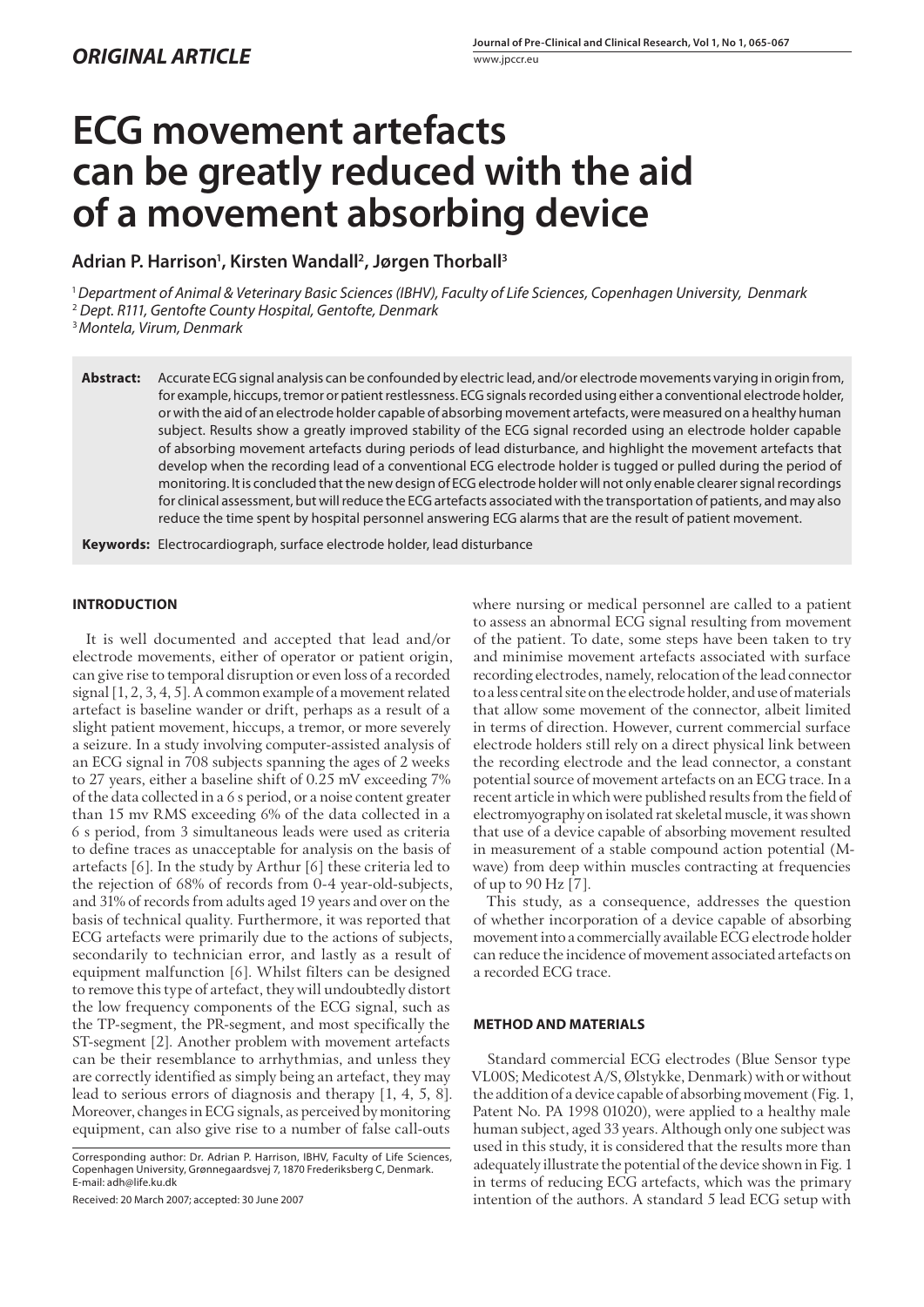2 independent leads was used. Electrodes were connected to a TeleGuard MkII telemetry system (Danica BioMedical A/S, Rødovre, Denmark), which sent an ECG signal to a display monitor and to a personal computer from which the recorded signal could be printed. The subject was allowed to move freely over a period of 30 min continuous recording. During recordings, the subject made a number of movements, for instance circling movements of the arms, deep intakes of breath and coughing in order to simulate normal patient activity. Furthermore, in addition to the aforementioned activities, the recording leads attached to the ECG electrodes were subjected to short periods of approximately 4.0-7.5 s of movement disturbance in the form of rapid sequential pulls or tugs on the recording lead.



**Figure 1** Line drawing of an ECG electrode modified to incorporate a device capable of absorbing movement, according to Patent No. PA 1998 01020. Note that the sensor in the centre of the ECG electrode, which is in contact with the patients skin, maintains a constant electrical contact *via* a 'silver piston' with the<br>recording lead, by means of an electrolyte. The 'silver piston' and its holder are<br>capable of absorbing movement in 3 different axes.

## **RESULTS**

It was noted that subject movements often resulted in a noise content, which was of greater magnitude in the ECG electrode holder without, as opposed to fitted with a device capable of absorbing movement. In Figures 1 and 2, examples of just such noise in the data, which resulted in distortion of the P- and T-waves, was measured as be ing as little as 10% (0.20 mV), and as great as 28% (0.56 mV) of the recorded signal amplitude. However, deep respiratory movements or coughs gave no obvious change or disturbance to the recorded ECG signal in this particular instance. In stark contrast, however, signal disturbances were noted when the recording leads attached to the ECG electrodes were pulled or tugged, simulating patientinitiated movement of the recording leads.

In Fig. 2 an overview of part of the recorded ECG signal is presented so that a stable recorded signal is shown prior to movement disturbance artefacts from a commercial ECG electrode holder without (A) or with (B) the addition of a device capable of absorbing movement. This Figure shows that the addition of a device capable of absorbing movement to a commercial ECG electrode holder does not affect the amplitude or the shape of recorded ECG signals. It should be noted that for this trial one of the ECG recording leads only was fitted with a device capable of absorbing movement; the other electrodes remained un-modified, thus alternate pulls and tugs to either the standard electrode, or the 'improved' electrode produced the recording shown in Fig. 2, which accordingly shows no signs of electrode switching or exchange.



**Figure 2** An overview of ECG signal recordings obtained using a commercial ECG electrode holder. The first line presents stable control ECG signals where no movement of the recording leads was undertaken. The regions labelled (A) present the ECG signal for a commercial ECG electrode holder during a period of repeated pulling and tugging of the recording leads; the region labelled (B), which lies between the (A) regions, presentsthe ECG signal for a commercial ECG electrode holder fitted with a device capable of absorbing movement during a similar period of lead disturbance.

In Fig. 3 the results of 3 separate movement disturbance tests are presented for a commercial ECG electrode holder without (A) or with (B) the addition of a device capable of absorbing movement. The results for the traces denoted (A) show quite clearly that rapid sequential tugs or pulls on the recording lead result in a disturbance and distortion of the ECG signal for the commercial ECG electrode holder. Signal disturbance in this test primarily affected the P and T regions of the ECG signal, the regions associated with depolarization of the atria and ventricular repolarization, respectively. In contrast, the results for the traces denoted (B) in which a device capable of absorbing movement was used, the recorded ECG signal appears much cleaner with little or no disturbance or distortion of the signal.



**Figure 3** Comparison of ECGsignalrecordings obtained using a commercial ECG electrode holder without(A) or with (B) a device capable of absorbing movement. Solid black lines represent the period of time during which recording leads were repeatedly pulled or tugged. Scaling represents 25 mm/s trace speed on the horizontal axis and 1.0 mV/cm signal amplitude on the vertical axis.

The pulling and tugging tests performed in the present study gave rise to some baseline shifts. In commercial ECG electrode holders, changes in the baseline arising from lead disturbances ranged in amplitude from approximately 0.2-0.6 mV, whereas values for commercial ECG electrode holders fitted with a device capable of absorbing movement were approximately 0.2-0.4 mV, on those occasions when lead movements gave rise to a baseline shift.